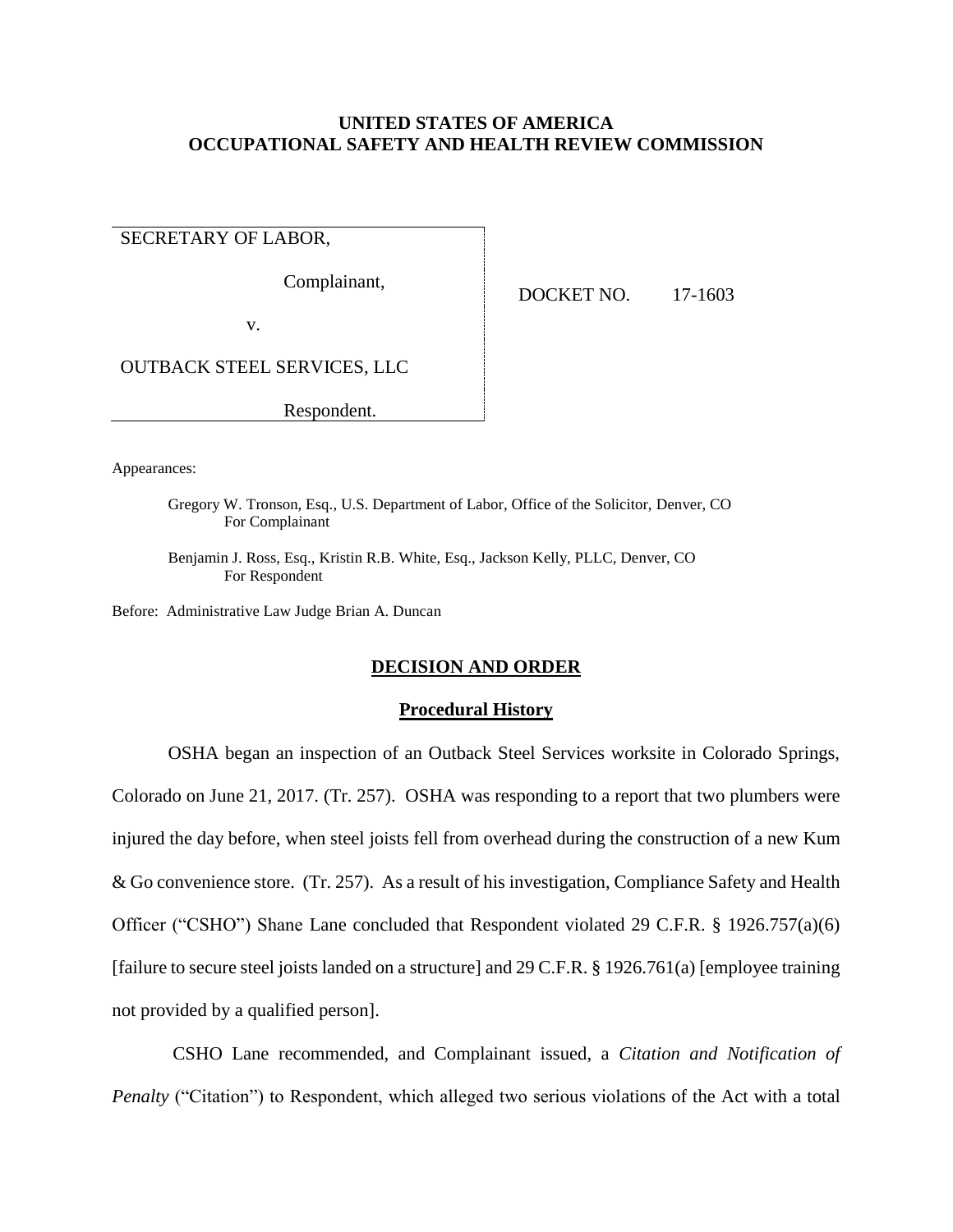proposed penalty of \$8,692.00. Respondent timely contested the *Citation*. This brought the matter before the United States Occupational Safety and Health Review Commission ("Commission") pursuant to Section 10(c) of the Occupational Safety and Health Act of 1970, 29 U.S.C. § 651 *et seq*. ("the Act").

A trial was conducted in Denver, Colorado on August 27-28, 2018. Six witnesses testified at trial: (1) Adam Vuksta, Project Superintendent, Hudspeth & Associates; (2) Shane Overlee, Plumber/Foreman, Bruno/Fenton Plumbing; (3) Tristin Winfrey, Iron Worker/Foreman, Outback Steel Services; (4) CSHO Shane Lane, Occupational Safety and Health Administration; (5) John Treadway, Iron Worker/Leadman, Outback Steel Services; and (6) Brad Gunter, Respondent's owner. Both parties timely submitted post-trial briefs for the Court's consideration.

## **Jurisdiction & Stipulations**

The parties stipulated the Commission has jurisdiction over this proceeding pursuant to Section  $10(c)$  of the Act and that, at all times relevant to this proceeding, Respondent was an employer engaged in a business and industry affecting interstate commerce within the meaning of Sections 3(3) and 3(5) of the Act, 29 U.S.C. § 652(5). (Tr. 28). *See Slingluff v. OSHRC*, 425 F.3d 861 (10th Cir. 2005).

#### **Factual Background**

Multiple contractors were involved in the construction of a new Kum  $\&$  Go gas station/convenient store in Colorado Springs, Colorado in June 2017. (Tr. 45-46, 48 ). Respondent, a small steel erection company, was one of those contractors with employees on the job. (Tr. 58, 278). Respondent was responsible for erecting the steel columns, beams, and joists which would serve as the frame/structure for the building. (Tr. 49, 216). Respondent's structural steel erection work on the project was supposed to be completed in 4-5 days. (Tr. 58, 60). Once the vertical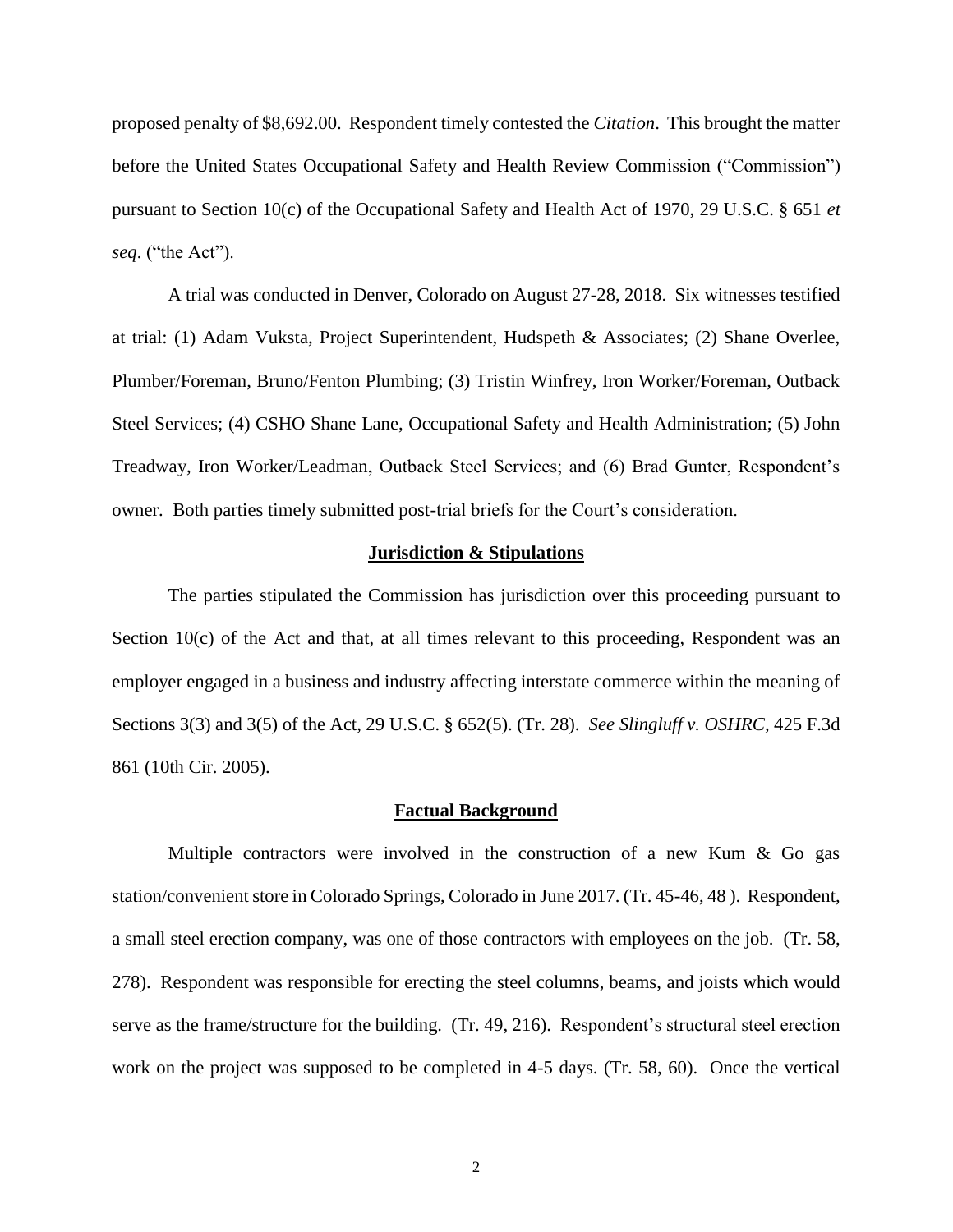columns and horizontal I-beams of the structure were erected (which was completed by the timeframe relevant to this case), Respondent's crew was tasked with setting and welding horizontal, steel, roof joists across the I-beams. (Tr. 247-248; Ex. C-7, p.5). The process involved setting bundles of steel joists up on the I-beams ("flying them up"), separating the bundles, setting individual joists in place ("shaking them out"), then welding the ends of each joist to the I-beams ("setting them in their forever home"), progressively moving along the tops of beams to create a roof support structure. (Tr. 60, 73, 216, 247-248; Ex. C-7, p. 5). The "foot" on each end of a joist was a steel 5-inch plate that was welded to the horizontal I-beam when each joist was individually set. (Tr. 232, 246, 276-277, 347; Ex. C-7, p. 2, 16). Each steel joist weighed approximately 300- 400 pounds.<sup>1</sup> (Tr. 228, 441). No one ever worked underneath Respondent's crew while they were lifting bundles, or spreading and welding individual joists. (Tr. 67,194, 223, 225).

The General Contractor for this project was Hudspeth & Associates, represented by Superintendent Adam Vuksta. (Tr. 40). He was responsible for overseeing the contractors, and the progression of the work, including enforcement of basic safety rules. (Tr. 45-46, 55-56, 227). Hudspeth controlled and directed subcontractor work on the jobsite. (Tr. 433-435). The third onsite employer relevant to this case was Fenton/Bruno's Plumbing ("Bruno's plumbers") who were tasked, at this point in the project, with excavating the soil under the steel structure so that underground plumbing could be installed. (Tr. 69, 72).

The Kum & Go convenience stores are "cookie cutter" building designs, which are supposed to be completed in 120 days. (Tr. 30, 53). By June 19, 2017, Superintendent Vuksta had become frustrated with the fact that the Bruno's plumbers were far behind schedule, had not consistently shown up for work, and when they did, often worked for only a few hours a day. (Tr.

 $\overline{a}$ 

<sup>&</sup>lt;sup>1</sup> One witness testified that each joist weighed 250-300 pounds, another testified that it was closer to 400 pounds. The issue was never clarified.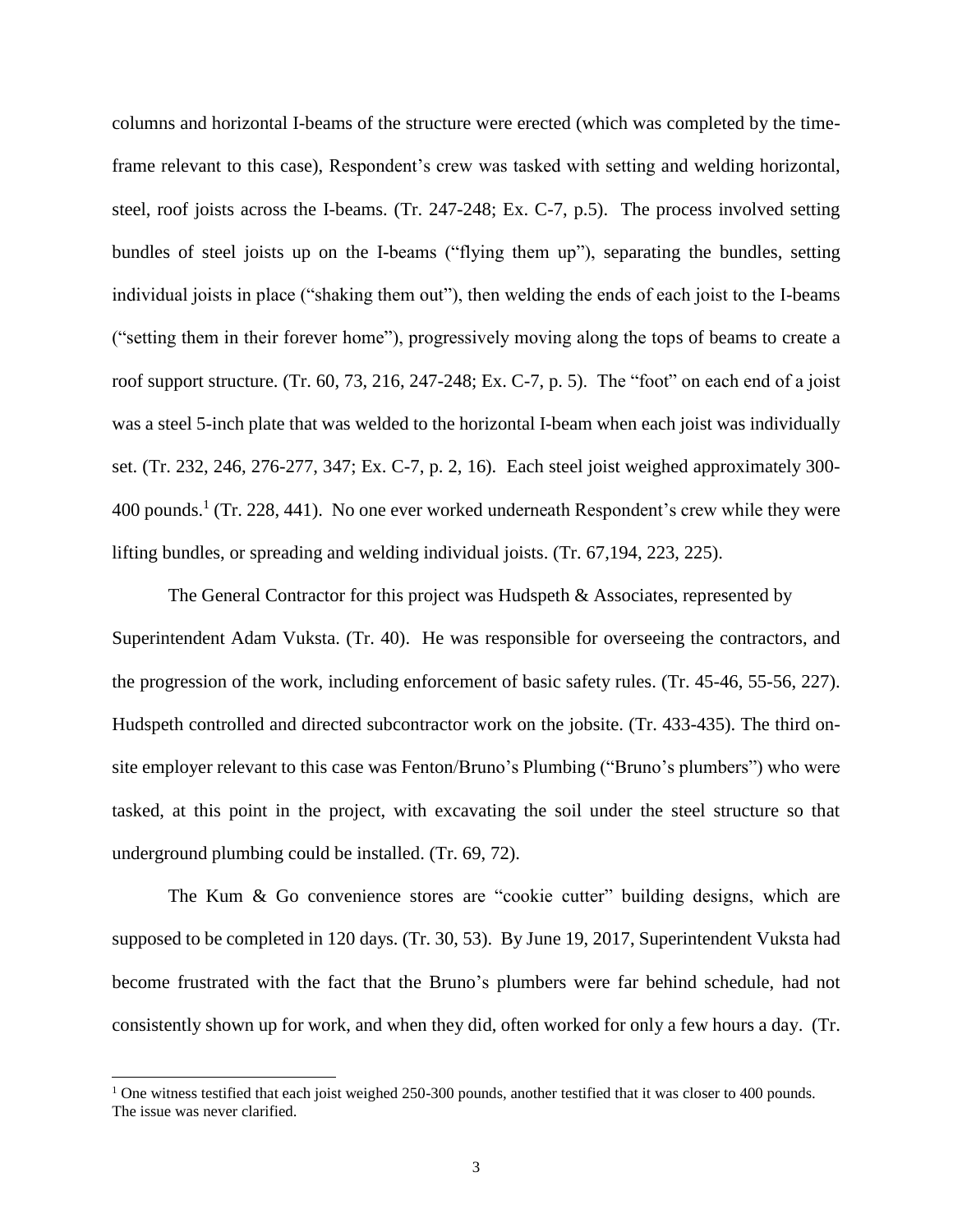68, 89, 165). He testified that project delays caused by the Bruno plumbers were causing the entire project to fall behind. (Tr. 91-93). He estimated that, by the date of the accident, Bruno's plumbers were about 2 weeks behind schedule. (Tr. 52, 91).

On that same day, June 19, 2017, Supt. Vuksta coordinated and directed a meeting between Respondent's foreman, Triston Winfrey, and Shane Overlee, foreman for the Bruno plumbers crew. (Tr. 69, 72). At that time, Respondent's crew was in the process of setting bundles of joists along the overhead roof portion of the building, breaking apart the bundles, setting the joists at their individual locations, and welding them down. (Tr. 74). The purpose of the meeting between Hudspeth, Outback Steel, and Bruno was: (1) to make sure that Bruno's plumbers' excavation backhoe would fit inside/under the partially erected steel structure; (2) to ensure that Bruno's plumbers would not be working on the ground level underneath any areas that Respondent's steel workers would be setting and welding iron joists; and (3) to address Respondent's concerns that the plumbers' excavation backhoe might hit the steel structure. (Tr. 71, 78-79, 82). The backhoe used by Bruno's plumbers was a 17,000 pound "mini" excavator, on tracks, with a bucket in front and a blade in back, capable of digging 15-18 foot excavations. (Tr. 82; Ex. C-7, p.7). Respondent's crew and Bruno's plumbers agreed to monitor each other so that neither was working over/under one another. (Tr. 72, 89).

At approximately 3:00 p.m., Bruno's plumbers decided to leave the jobsite because they were uncomfortable with their proximity to Respondent's crew, as well as the nearby welding sparks being created by Respondent's work. (Tr. 89). Normally, there is a logical progression of contractor work on a job. "After the ironworkers come, everybody follows behind. You just don't get near the ironworkers." (Tr. 164). Bruno's foreman, Overlee, and Respondent's foreman, Winfrey, confirmed that, at no time, were the steel workers working directly above the plumbers.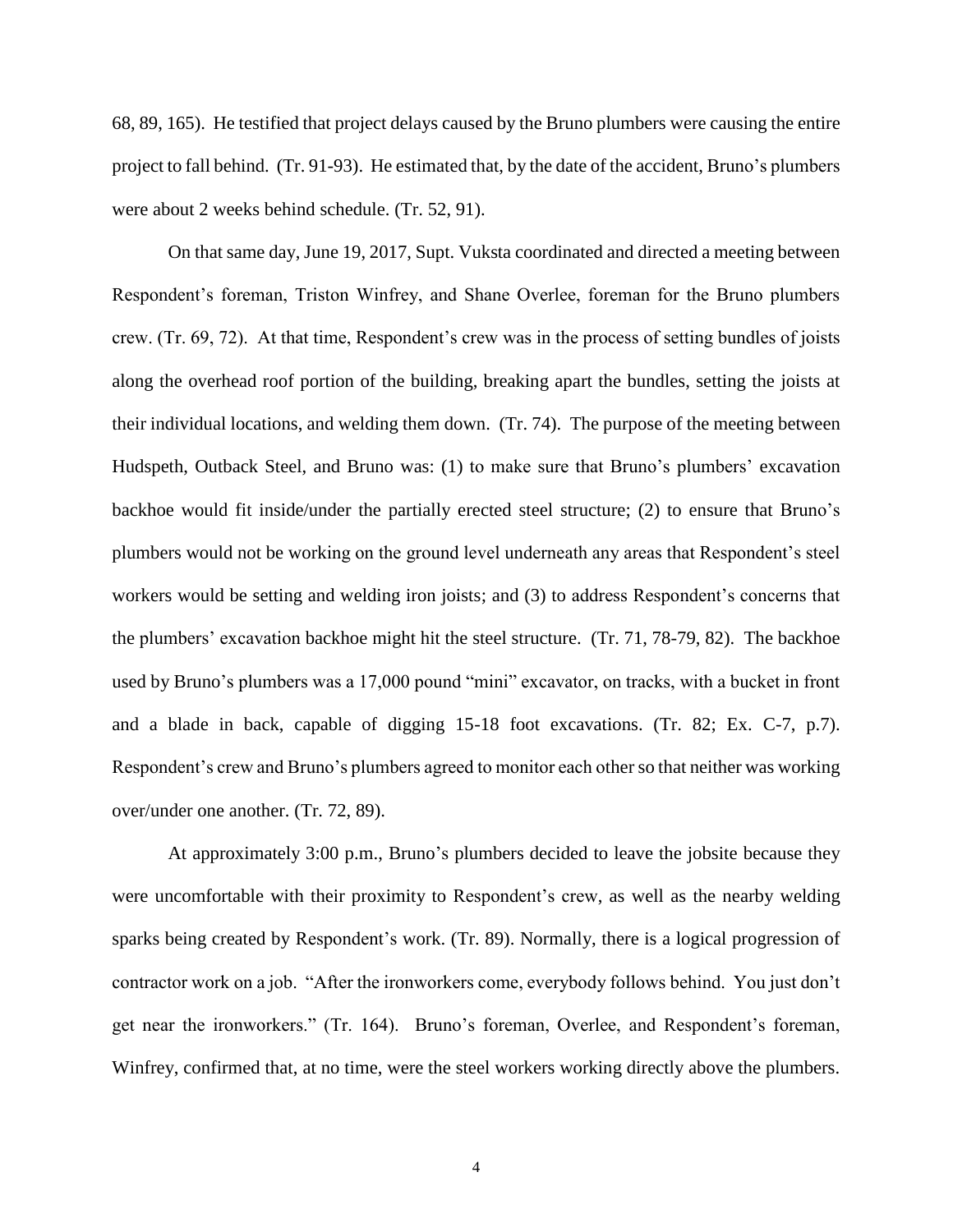(Tr. 194, 223, 225). After the Bruno plumbers left, Hudspeth Supt. Vuksta telephoned their home office, to complain to their supervisor about the plumbers leaving the worksite. (Tr. 91).

The next day, Tuesday, June 20, 2017, Bruno's plumbers returned to the jobsite, although it was late in the morning (Tr. 93). They immediately demanded that every other contractor, including Respondent, get out of their desired work area or they threatened to leave the jobsite again. (Tr. 147, 351). According to Supt. Vuksta, Bruno foreman Shane Overlee told everyone to "get out or I'm leaving. Everybody has to go or we're leaving." (Tr. 147).

Respondent's crew, who had already been working for 2-3 hours that morning, setting and welding individual roof joists in place, was working directly above the area where the Bruno's plumbers wanted to work. (Tr. 93, 351). (Tr. 228, 441). There were four joists, bundled together, but not individually set out or welded yet, directly above the area where the plumbers wanted to work. (Tr. 96, 352-353; Ex. C-7, p. 12). The bundle of joists had been set up on the I-beams the afternoon before. (Tr. 353, 364, 382, 386). 2

By the time the Bruno's plumbers arrived, Respondent's foreman, Shane Overlee, was no longer at the jobsite. He had gone to Denver earlier that morning to pick up some materials. (Tr. 225). He left Luis Rodriguez, one of two Lead Men onsite, in charge while he was gone. So Respondent's entire crew, led by Leadmen Luis Rodriguez and John Treadway, met with Bruno's plumbers and Hudspeth Superintendent Adam Vuksta to discuss who would get to work in the area. (Tr. 97, 143, 225, 362-363 ).

Supt. Vuksta told Respondent's crew that Bruno's plumbers needed to work on the ground underneath the area Respondent's crew was already working. (Tr. 225). Leadmen Rodriguez and

 $\overline{a}$ 

 $2$  Foreman Winfrey testified that the bundle of joists was set on the structure the morning of the accident. Leadman Treadway testified that the bundle was set on the structure the afternoon before. Given that Winfrey was gone most of the day June 20, 2017, and Treadway testified with more detail about this specific bundle of joists, as well as the events of June 20, 2017, the Court credits Treadway's testimony on this point.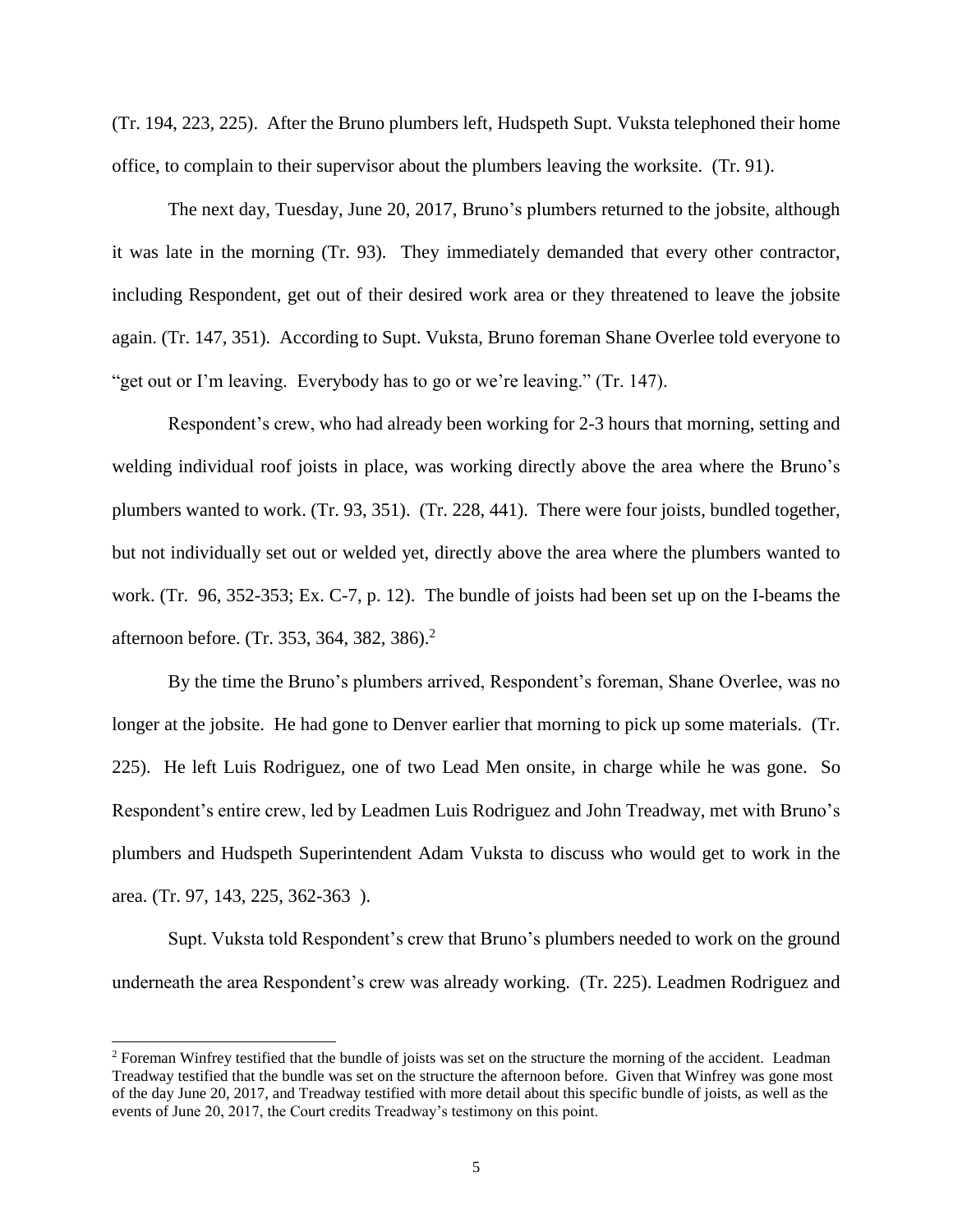Treadway told Bruno's plumbers and Supt. Vuksta that if Respondent's crew could just be allowed 40 minutes, they could weld down the bundle of four joists immediately above the area. (Tr. 96, 356-358). However, Bruno's plumbers refused to agree to the 40 minute delay, started yelling and cussing at everyone, demanded that Respondent's crew and anyone else in the area immediately relocate, or they would again leave the jobsite. (Tr. 97-98, 143, 357-358). Since Bruno's plumbers were already two weeks behind schedule, Superintendent Vuksta denied Respondent's request for 40 minutes to weld down the overhead joists, and ordered them to move to another area of the building so Bruno's plumbers could go to work. (Tr. 97-99, 144).

Respondent's Leadman Treadway testified that they protested again, and asked Supt. Vuksta repeatedly if they could just be allowed to weld down the overhead joists first, before moving to work on another part of the building. (Tr. 364). However, their repeated request for additional time was denied by Supt. Vuksta. (Tr. 363-364). According to Treadway, in denying Respondent's request for a few minutes to weld the overhead joists to the structure, Supt. Vuksta told everyone at the meeting that: "I'll take the responsibility of [*sic*] anything." (Tr. 364). Respondent's crew complied with the instructions and decision by the Hudspeth superintendent and immediately relocated 40-50 feet away, to work on another part of the building. (Tr. 99-100, 123, 227, 372). Treadway testified that even though they asked for 40 minutes to weld down the four overhead joists, they probably could have gotten it done in about 20 minutes. (Tr. 358, 382, 392).

A few hours later, the Bruno plumber who was operating the excavator backhoe hit one of the steel structural beams with the excavator, right underneath the joists Respondent had requested an opportunity to weld down. (Tr. 101, 104, 127, 141; Ex. C-7, pp. 4, 22). Witnesses testified that upon impact, the excavator continued to push against the beam, spreading the structure apart by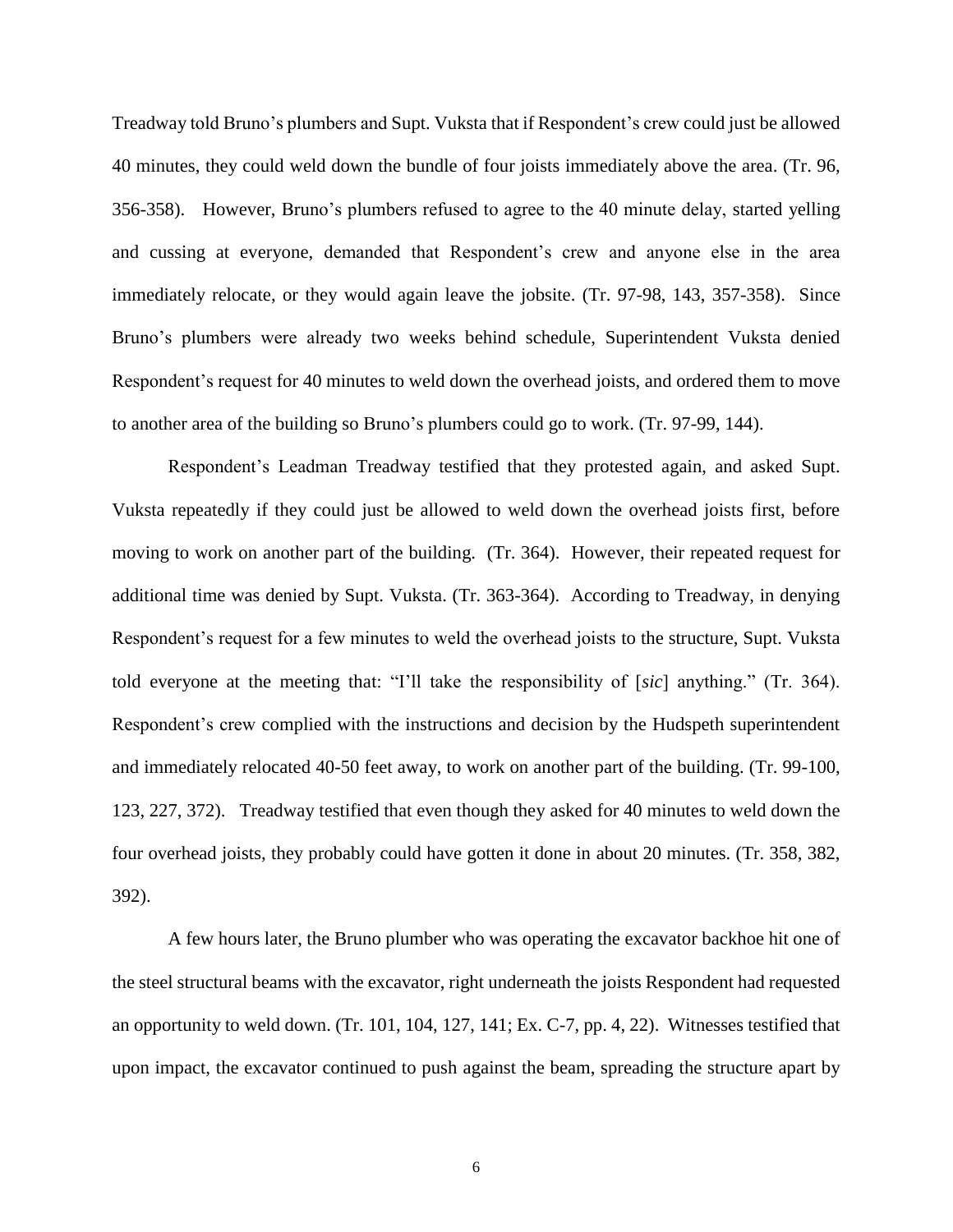approximately 6 inches. (Tr. 233, 374, 391). As a result, two of the joists fell to the ground, striking and injuring two of the plumbers. (Tr. 184, 387; Ex. C-7, pp. 12-13).

Bruno foreman Overlee did not know at trial whether the joists above them were bundled together when the excavator hit the structure. (Tr. 197). He acknowledged testifying during a pretrial deposition, however, that he saw wire rope hanging off the outside edges of the structure where the joists had been. (Tr. 198). Supt. Vuksta, similarly, did not know at trial whether the bundle of steel joists setting on I-beams above Bruno's plumbers were bound or strapped together. (Tr. 77, 95). Respondent's Foreman, Winfrey, also did not know whether the bundle of joists above the plumbers had been wired together. (Tr. 233, 236-237). The only witness with direct knowledge of the joists' pre-accident condition was Respondent's Leadman, John Treadway. He testified that Respondent's crew had set the bundle of joists above that area before the shift ended the afternoon before, and had wire-roped the bundle together, anticipating that they would be spread out and welded down the following morning. (Tr. 353, 401).

OSHA Compliance Safety and Health Officer Shane Lane arrived at the worksite the day after the accident, on June 21, 2017. (Tr. 257). The condition and location of the equipment and materials were not preserved at all. He testified that "the site was totally different when I arrived." (Tr. 258). Therefore, CSHO Lane did not have any personal knowledge of any of the events discussed above, nor the location, condition, or stability of the joists before the accident.

#### **Discussion**

To establish a violation of an OSHA standard, Complainant must prove, by a preponderance of the evidence, that: (1) the cited standard applied to the facts; (2) the employer failed to comply with the terms of the cited standard; (3) employees were exposed or had access to the hazard covered by the standard, and (4) the employer had actual or constructive knowledge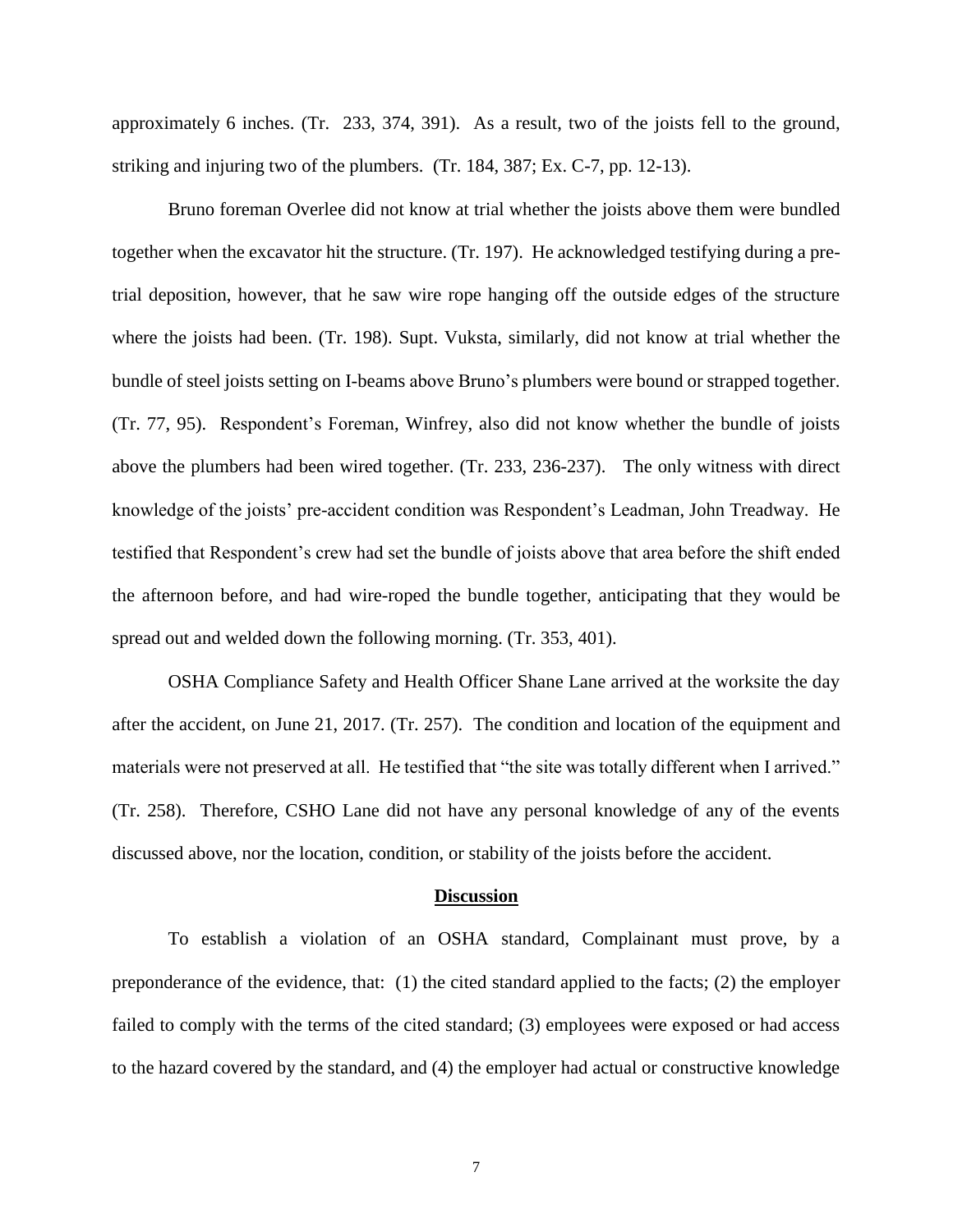of the violative condition (*i.e.*, the employer knew, or with the exercise of reasonable diligence

could have known). *Atlantic Battery Co.*, 16 BNA OSHC 2131 (No. 90-1747, 1994).

### Citation 1, Item 1

Complainant alleged a serious violation of the Act in Citation 1, Item 1 as follows:

29 CFR 1926.757(a)(6): When steel joist(s) were landed on a structure, they were not secured to prevent unintentional displacement prior to installation:

(a) On or about June 20, 2017, Outback Steel Services, LLC as the creating contractor, failed to secure steel joists that were placed on top of the steel structure under construction, resulting in employees of Bruno's Mechanical, Inc. suffering from serious injuries after being struck by the steel trusses when they fell on them while working underneath the unsecured steel trusses.

*Citation and Notification of Penalty* at 6.

## The Standard Applied

There was no dispute over the applicability of the cited standard. Respondent's crew was engaged in steel erection work, setting joists on a structure for placement and welding. The standard applied.

## Complainant failed to prove the standard was violated

Respondent was cited in this case as a "creating employer," purportedly responsible for creating a hazard to which another employer's employees, Bruno's plumbers, were exposed. *Flint Engineering*, 15 BNA OSHC 2052 (No. 90-2873, 1992). The parties spent a considerable amount of time during the trial, and in post-hearing briefs, addressing the specific circumstances and cause of the accident that occurred in this case. However, determining whether a regulation was violated is not dependent on the cause of an accident. *Central Florida Equipment Rentals*, 25 BNA OSHC 2147 (No. 08-1656, 2016); *American Wrecking Corp*., 19 BNA OSHC 1703 (Nos. 96-1330 & 1331, 2001); *Cleveland Consolidated* 13 BNA OSHC 1114 (No. 84-696, 1987). The occurrence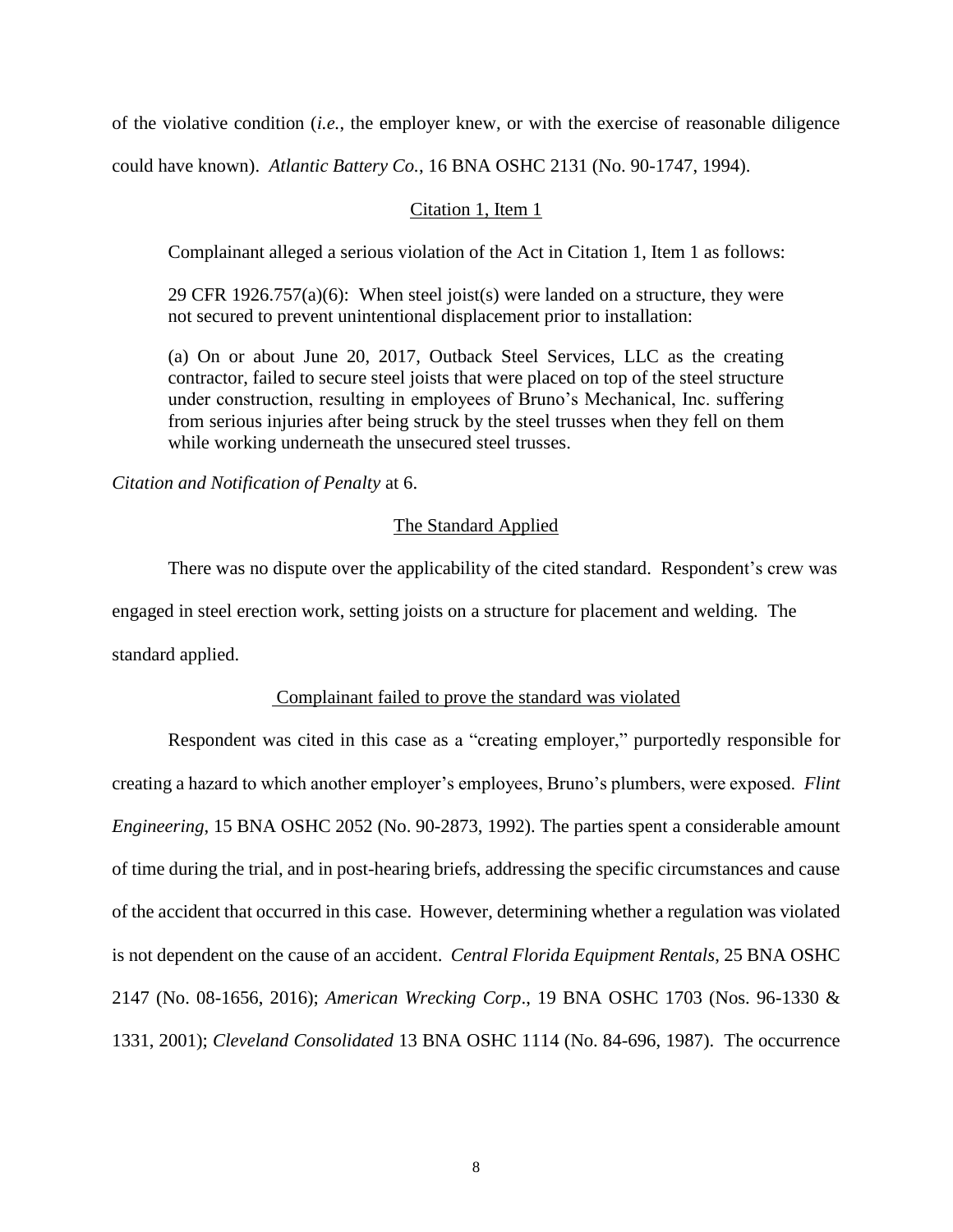of an accident is more relevant to the elements of employee exposure to a hazardous condition, and whether a violative condition was properly characterized as "serious." *Id.*

As an initial matter, the Court is gravely concerned by the fact that Respondent's crew, who was already working in the particular area of the project on the morning of June 20, 2017, with no evidence of anyone working underneath them, repeatedly asked the General Contractor and Bruno's plumbers for a few minutes to weld down (and therefore, permanently secure) the four overhead joists before the plumbers began working underneath the area. Their repeated requests were denied by the G.C. and the plumbers, and they were ordered by the G.C. to immediately relocate to another part of the project. It is entirely inequitable to hold an employer responsible for violating a safety regulation, on a "creating employer" theory of liability, when the cited employer specifically alerted the third-party employer and the G.C. of a possibly unsafe condition *before anyone was exposed*; repeatedly requested an opportunity to quickly fix the condition; and yet was denied that opportunity. Without passing any judgment on the legality of the comment, the troubling situation was further compounded by the G.C. Superintendent's statement to Respondent's crew that he would "take responsibility." (Tr. 364).

Second, notwithstanding the circumstances discussed above, the Court finds that Complainant failed to prove, by a preponderance of the evidence, that the cited regulation was violated. The cited standard requires that steel joists be "secured to prevent unintentional displacement prior to installation." The term "secured" is not defined in the regulation. (Tr. 273). Additionally, the parties did not reference, and the Court could not locate, a single published case addressing or interpreting 29 C.F.R.  $\S$  1926.757(a)(6).

As Respondent points out, the Preamble to the cited regulation provides additional information on the intent of the standard and use of the term "secured." "…Paragraph (a)(7) of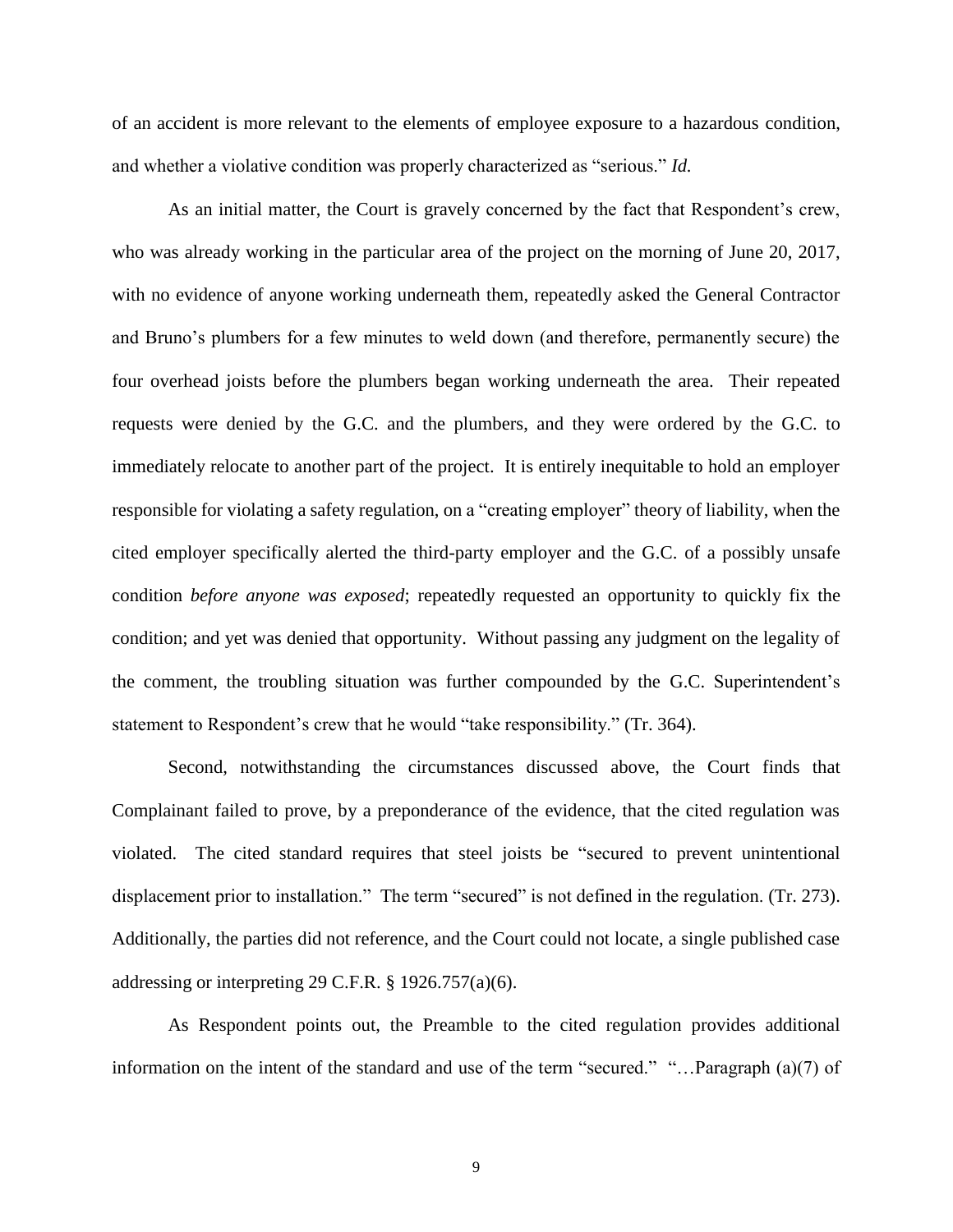the final rule addresses the hazard that arises when a single steel joist or a bundle of joists are placed on the structure and then left unattended and unattached." 66 F.R. 5196-01. "This provision requires that, when steel joists are landed on structures, they be secured to prevent unintentional displacement, *i.e., the bundles must remain intact prior to installation until the time comes for them to be set*." *Id.* [emphasis added]. The Court agrees with Respondent that the language in the Preamble certainly implies that joists placed on a structure, still in a bundle, would be considered "secured" even though they have not been individually welded down yet.

Four witnesses testified about the condition of the four overhead joists before the accident: Vuksta, Overlee, Winfrey, and Treadway. As discussed above, Vuksta, Overlee, and Winfrey had no knowledge of whether the bundle of joists was wired together before the accident. John Treadway testified, without contradiction, that they remained interlocked in a bundle, and were wrapped with wire rope. (Tr. 353). Shane Overlee, Bruno's plumbers' foreman, also acknowledged seeing wire rope at the ends of the joists after the accident. (Tr. 197-198).

Complainant's prosecutorial theory seemed to be that since two of the four overhead joists fell, they must not have been adequately secured. However, it was Complainants burden to prove, by a preponderance of the evidence that they were *not* secured. The only witnesses with direct knowledge of the condition of the joists testified that the joists were bundled (interlocked together), (2) that they were resting on 5 inches of overlapping steel plates on each end of the bundle, (3) that the bundle was wire-roped together, and (5) that the plumbers' excavator struck the steel structure, moving the supporting steel beams apart 6 inches.

Complainant failed to meet its burden of proving that the joists were "unsecured." Accordingly, Citation 1, Item 1 will be VACATED.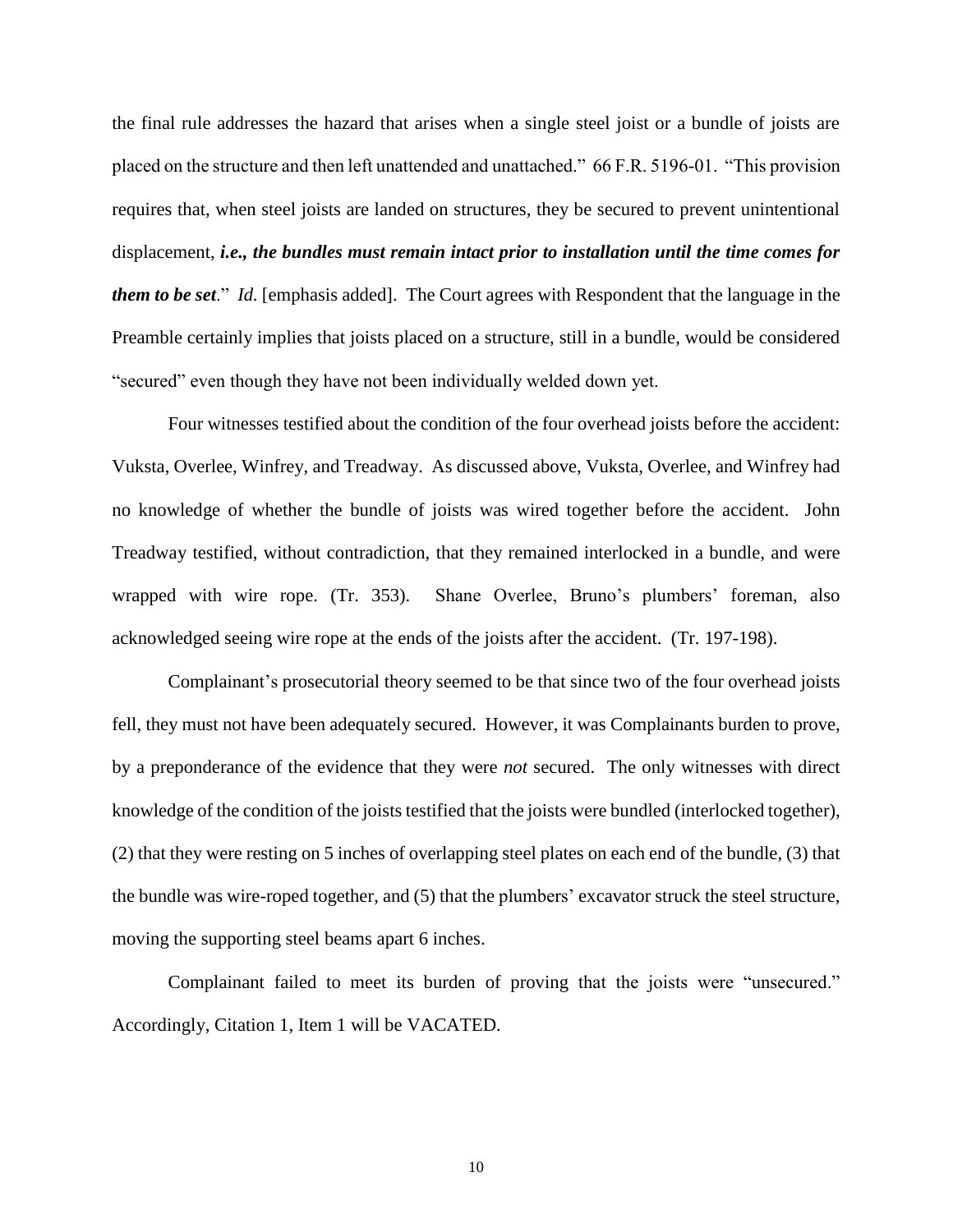## Citation 1, Item 2

Complainant alleged a serious violation of the Act in Citation 1, Item 2 as follows:

29 CFR 1926.761(a): Training was not provided to employees by a qualified person(s):

(a) On or about June 20, 2017, employees were not trained by a competent person in the recognition of hazards associated with steel erection, including, but not limited to, unsecure steel members.

*Citation and Notification of Penalty* at 7.

# The Standard Applied

The cited standard addresses the qualifications of trainers who provide steel erection training. It is undisputed that Respondent's employees were engaged in steel erection activities at this worksite. Therefore, the cited standard applied.

## Complainant Failed to Prove that the Standard Was Violated

OSHA alleged that Respondent's employees Ron White and John Treadway were not adequately trained. (Tr. 325). Although the parties seemed to focus on the amount of training and experience of each employee, the cited standard actually deals with the qualifications of their trainer(s). Separate regulations (not cited in this case), appear to specify the substance of required employee training. *See* 29 C.F.R. § 1926.761(b) & (c).

Ultimately, CSHO Lane explained the two bases for this alleged violation: (1) training records and safety manuals were not provided to him during the investigation, and (2) two steel trusses fell and resulted in an employee-injury-accident, therefore, employees must not have been adequately trained. (Tr. 271, 280, 284). He testified: "I think if an employee was trained in the specialized unique hazardous conditions on the jobsite, especially for steel erection, they can see that that would be a hazard and do something to mitigate it without allowing employees to work underneath the unsecured steel." (Tr. 284:15).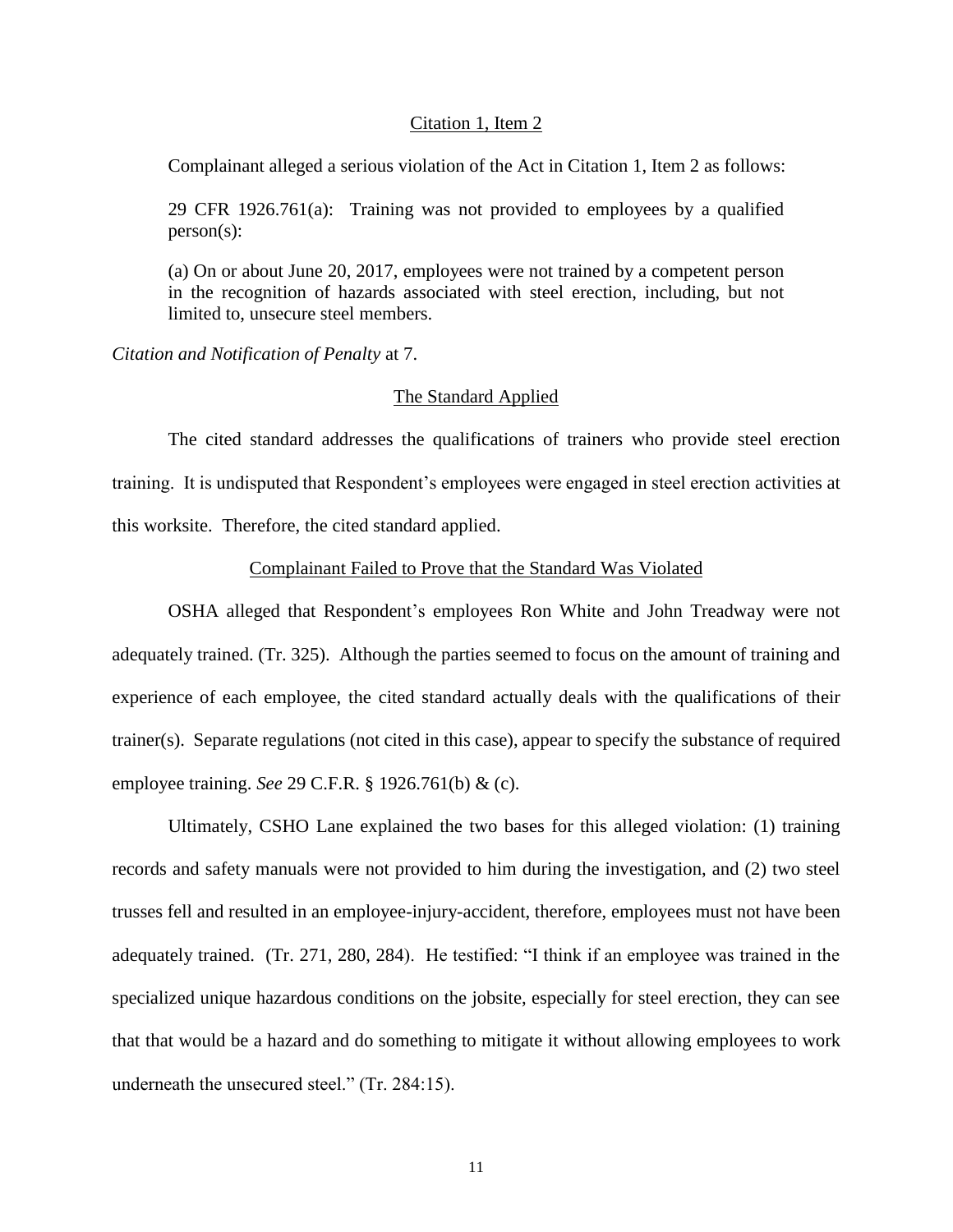With regard to the first basis, however, safety manuals and training documents were provided to Complainant during litigation. (Tr. 321-322). Second, Respondent's employees involved *did* recognize a potential hazard, requested 40 minutes to weld down the bundle of joists to ensure the area underneath was completely safe for the plumbers, and were repeatedly refused. The fact that Respondent's crew voiced concerns to the G.C. and plumbers, and repeatedly requested an opportunity to make the condition unquestionably safe (by welding the four joists down), demonstrated their training and awareness.

The record also established that the two employees at issue received significant training from Respondent and other previous employers. (Tr. 282). CSHO Lane testified that "employees for Outback were probably trained by their previous employers, just not Outback Steel." (Tr. 285). CSHO Lane also conceded that training from previous employers, as well as on-the-job training, qualified as adequate training. (Tr. 271, 280, 282-283, 325-326, 331).

One of the two employees at issue, John Treadway, testified at trial about his experience and training. (Tr. 340). He began working in steel erection in 1988 as an apprentice, worked for numerous steel erection companies, holds multiple certifications, and received additional formal and on-the-job training from Respondent. (Tr. 269, 341-344). In addition, the record established that Brad Gunter, Respondent's owner, verified Treadway's and White's training and experience when they were first hired, reviewed Respondent safety policies with them, and monitored their work to ensure the adequacy of their training and knowledge. (Tr. 215, 344-345, 407, 411-413, 423-425). Mr. Gunter has over 41 years of experience working in the steel erection industry, personally hires each of his employees, and prefers to hire experienced workers. Since Ron White was not called to testify, Mr. Gunter further explained that White was hired after completing an iron worker apprenticeship, already had a boilermaker and ironworker certification card, and held